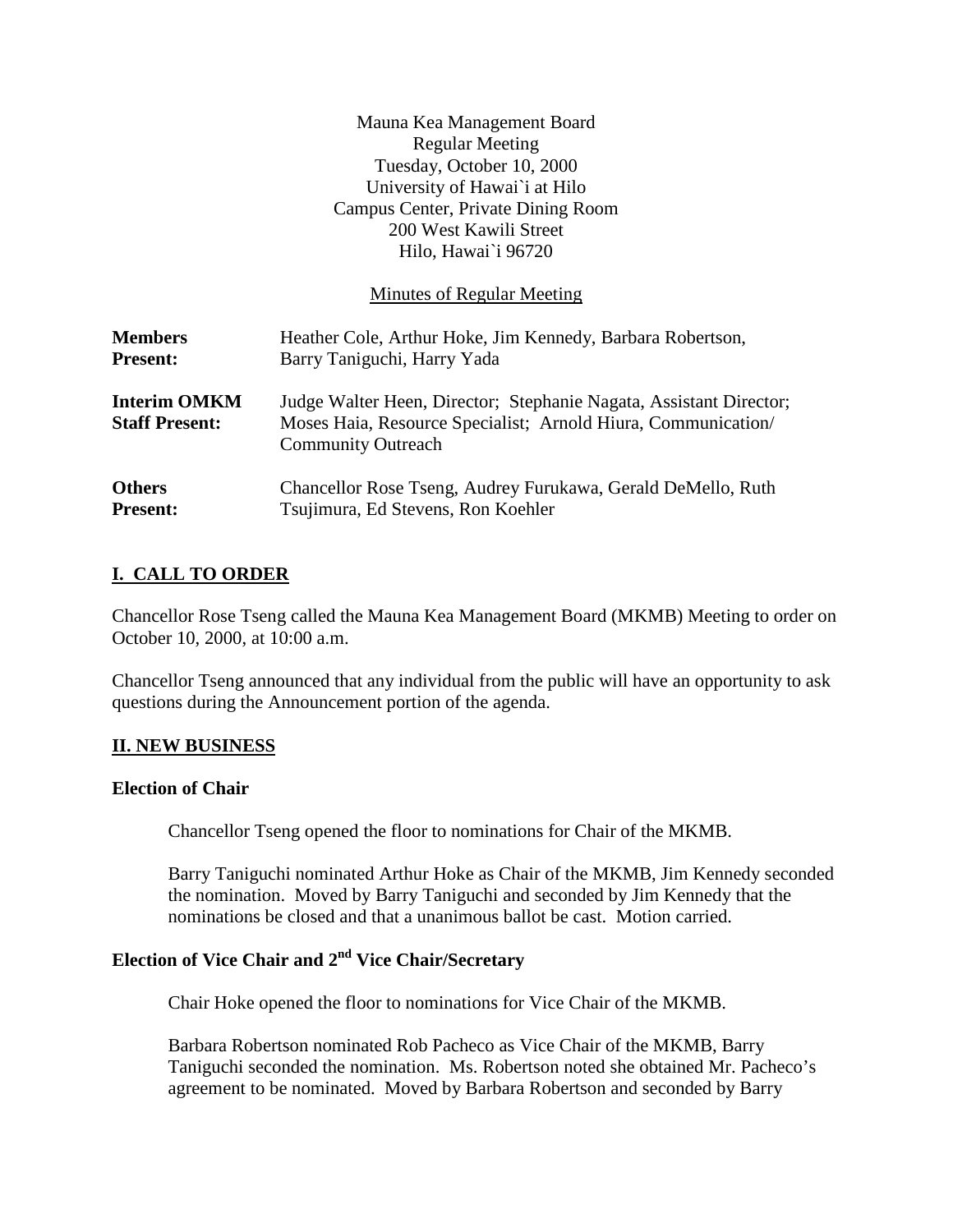Taniguchi that the nominations be closed and that a unanimous ballot be cast. Motion carried.

Harry Yada nominated Barry Taniguchi as  $2<sup>nd</sup>$  Vice Chair/Secretary of the MKMB, Heather Cole seconded the nomination. Moved by Harry Yada and seconded by Heather Cole that the nominations be closed and that a unanimous ballot be cast. Motion carried.

#### **Adoption of Parliamentary Rules**

It was moved by Jim Kennedy and seconded by Barry Taniguchi that the MKMB adopt the Robert's Rules of Order as its Parliamentary Rules of Order. Motion carried unanimously.

### **Establishment of committees for Administrative Rules, Budget, Hawaiian Culture, Astronomy Education, Environment, and Public Safety and Conduct**

It was moved by Barry Taniguchi and seconded by Jim Kennedy that the MKMB establish committees for Administrative Rules, Budget, Hawaiian Culture, Astronomy Education, Environment, and Public Safety and Conduct. Motion carried unanimously.

#### **Committee Assignments**

Chair Hoke opened the floor for members to volunteer for any of the committees previously established. Members volunteered as follows:

- Administrative Rules committee: Barry Taniguchi and Harry Yada.
- Astronomy Education committee: Jim Kennedy, Heather Cole and Barbara Robertson.
- Budget committee: Jim Kennedy and Barry Taniguchi.
- Environment committee: Heather Cole and Rob Pacheco.
- Hawaiian Culture committee: Barbara Robertson and Arthur Hoke.
- Public Safety committee: Arthur Hoke, Rob Pacheco and Harry Yada.
- (Note: Barbara Robertson volunteered Rob Pacheco to serve on the Environment and Public Safety and Conduct committees in accordance with his instructions.)

#### **Kahu Kupuna Council**

Chair Hoke requested that the Office of Mauna Kea Management (OMKM) Staff develop a framework of how best to create this Kahu Kupuna Council/Committee and report to the MKMB at the next meeting.

Chair Hoke suggested to all MKMB members that they forward all comments or suggestions on the development of the Kahu Kupuna Council to Interim Director Walter Heen and/or other OMKM staff members.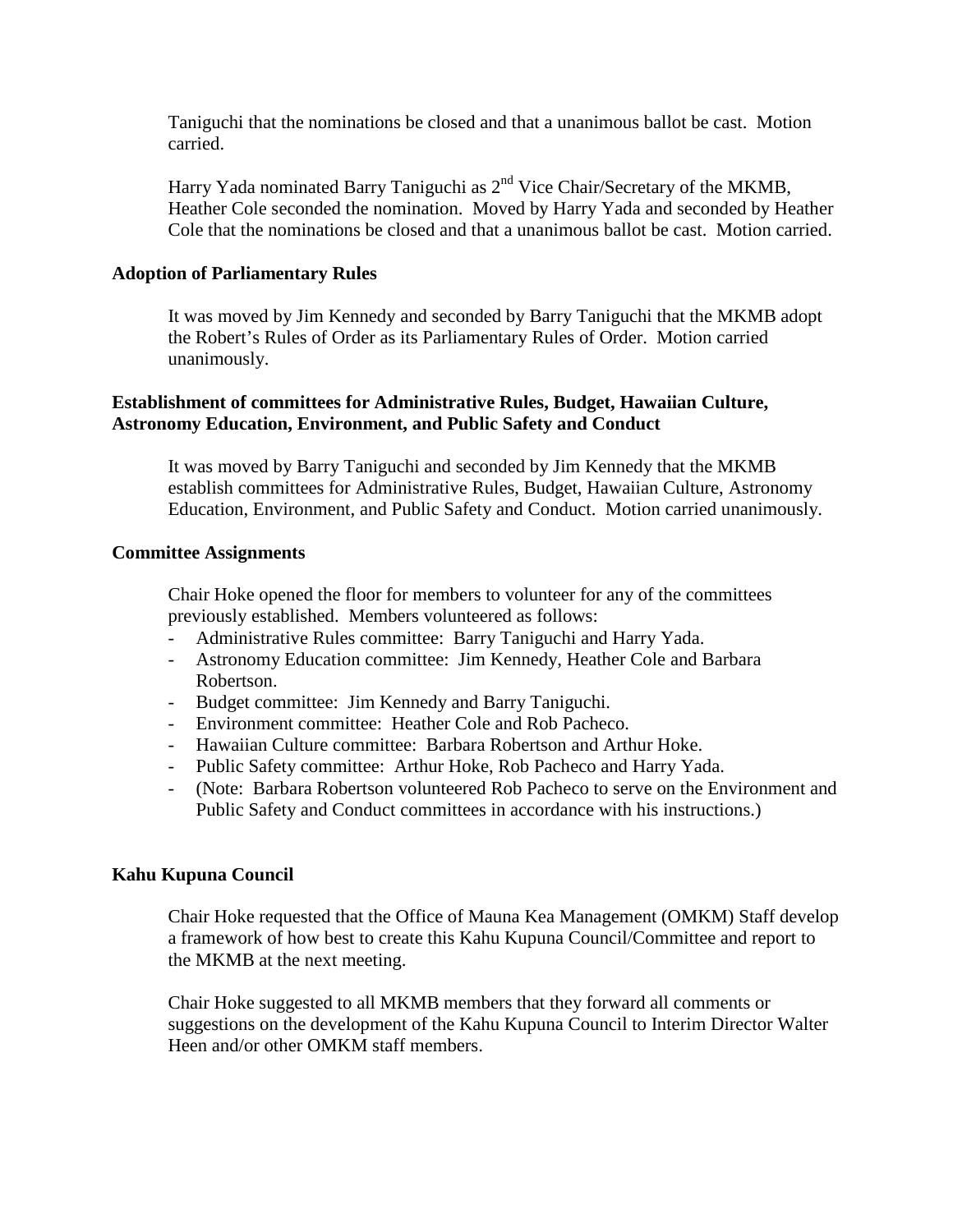#### **Design Review Committee**

Chair Hoke suggested that the OMKM Staff develop a framework of how best to facilitate the implementation of a Design Review Committee and report to the MKMB at the next meeting.

#### **Adoption of Process for Developing Programs for Hawaiian Culture, Education, Environment, and Public Safety and Conduct**

Stephanie Nagata, Interim Assistant Director, reported that the OMKM staff has been mandated by the Board of Regents to develop programs in the areas of Hawaiian Culture, Education, Environment, and Public Safety and Conduct. Following is her report:

### **Process for Developing Hawaiian Culture, Astronomy Education, Environment, and Public Safety and Conduct Programs**

One of the immediate tasks requested by the Board of Regents is the development of programs for Hawaiian culture, astronomy education and environment. The staff of the Office of Mauna Kea Management has developed an outline for developing programs in those aforementioned areas. In addition, staff feels it is also important that we develop programs on public safety and conduct.

We feel there are three elements that pertain to all program areas:

- 1. Establish resource groups to be convened by Board committees for each program area.
	- a. Each Board committee will need to determine a workable size resource group.
	- b. Each resource group is to be composed of members of the community with expertise in the corresponding program areas.
- 2. Each committee should seek strategic partners, collaborators and organizations or entities that are working on similar type projects or projects that are relevant to Mauna Kea.
- 3. Each committee should delineate management and program objectives for its program area in preparation for facilitated group workshops. These workshops should be focus sessions to come up with specific programs to meet short and long-range objectives to achieve a balanced management program for Mauna Kea.

Note: Wherever possible existing information and resources shall be used to prevent duplication of efforts.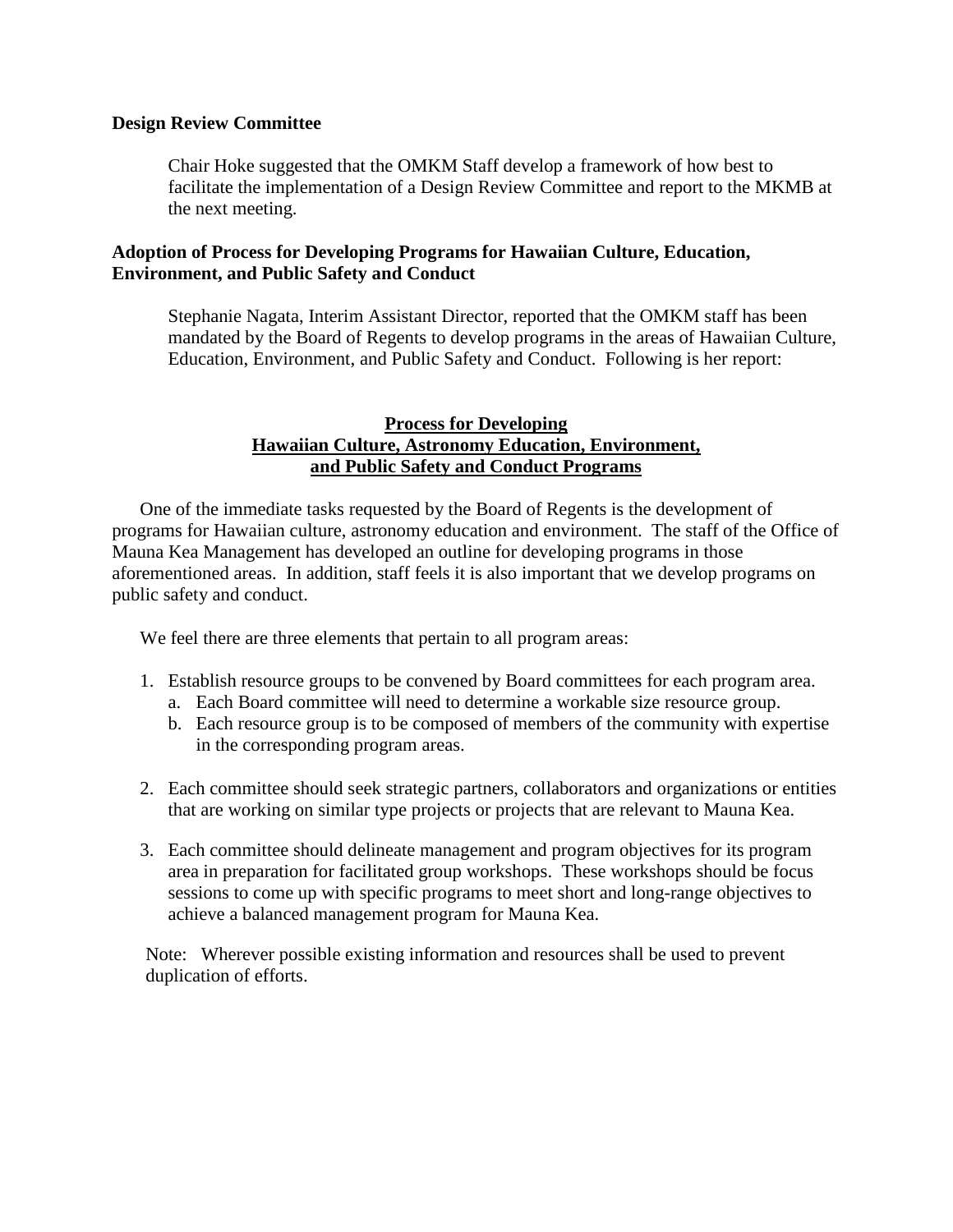### **HAWAIIAN CULTURE**

- 1. Resource group on Hawaiian Culture hold facilitated workshop(s) to:
	- a) Assess specific problems and/or issues (e.g. artifacts are being disturbed or removed; assurances that access for native Hawaiian cultural practices will not be impeded).
	- b) Develop programs to address issues or mitigate problems (e.g. post signs, develop informational brochures, etc.).
	- c) Prioritize programs, develop associated costs.
- 2. Engage K-12 teachers and UHH faculty in curriculum development and implementation.
- 3. Search for and solicit outside funding sources.
- 4. Develop workshops for teachers.
- 5. Engage community organizations, such as Sierra Club, recreational users, commercial tour operators, Hawaii Island Visitors Bureau, and County and State agencies to help develop public awareness programs.
- 6. Coordinate activities and programs with chairs of education, environmental and public safety resource groups.

## **ENVIRONMENT**

- 1. Resource group on Environment hold facilitated workshop(s) to:
	- a) Assess specific problems and/or issues (e.g. wekiu population appears to be dwindling).
	- b) Develop programs to address issues or mitigate problems (e.g. fund wekiu research, post signs, develop informational brochures, etc.).
	- c) Prioritize programs, develop associated costs.
- 2. Engage K-12 teachers and UHH faculty in curriculum development and implementation.
- 3. Search for and solicit outside funding for environmental and natural sciences programs.
- 4. Develop workshops for teachers.
- 5. Engage community organizations, such as Sierra Club, hunters organizations, recreational users, commercial tour operators, Hawaii Island Visitors Bureau, and County and State agencies to help develop public awareness programs.
- 6. Coordinate activities and programs with chairs of Hawaiian culture, education, and public safety resource groups.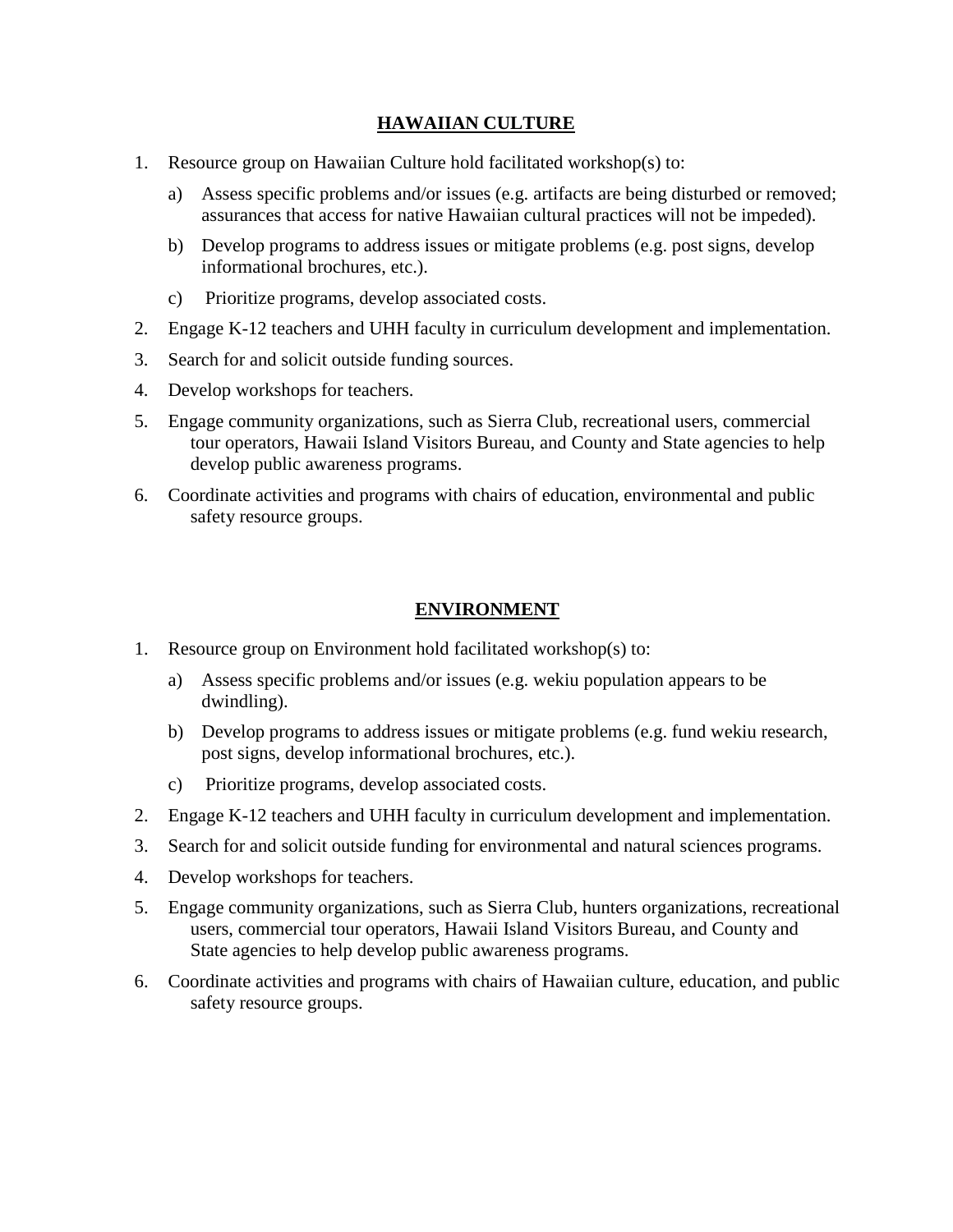## **ASTRONOMY EDUCATION**

- 1. Resource group on Astronomy Education to hold facilitated workshop(s) to begin developing comprehensive, coordinated curriculums for K-12 through undergraduate programs in astronomy.
- 2. Prioritize programs, develop associated costs.
- 3. Engage DOE, private educational institutions, and UHH in curriculum development and implementation.
- 4. Develop workshop for teachers.
- 5. Search for and solicit outside funding for educational programs.
- 6. Promote education programs statewide, nationally and internationally.
- 7. Engage Mauna Kea astronomy community to help "translate" research results into laymen terms to help promote public awareness of discoveries made by Hawaii's astronomy community.
- 8. Coordinate activities and programs with chairs of education, Hawaiian culture, environment, and public safety resource groups.

## **PUBLIC SAFETY AND CONDUCT**

Although not addressed for immediate program development, public safety is a significant management issue.

- 1. The Board committee on Public Safety should meet with personnel from the Hawaii Volcanoes National Park, DLNR, Mauna Kea Support Services and the Mauna Kea astronomy community to discuss public safety issues.
- 2. The committee's resource group to hold facilitated workshop(s) to begin developing comprehensive, coordinated public safety programs.
- 3. Develop training programs for rangers and other Mauna Kea field staff, astronomy community, Visitor Information Station staff and volunteers.
- 4. Engage community organizations, Sierra Club, commercial tour operators, Hawaii Island Visitors Bureau, and state and county agencies to deliver public awareness programs.
- 5. Coordinate activities and programs with chairs of Hawaiian culture, education, and environment resource groups
- It is recommended by the staff that the Board adopt the above proposed processes for developing programs in Hawaiian culture, education, environment, and public safety and conduct.

## **(END OF REPORT)**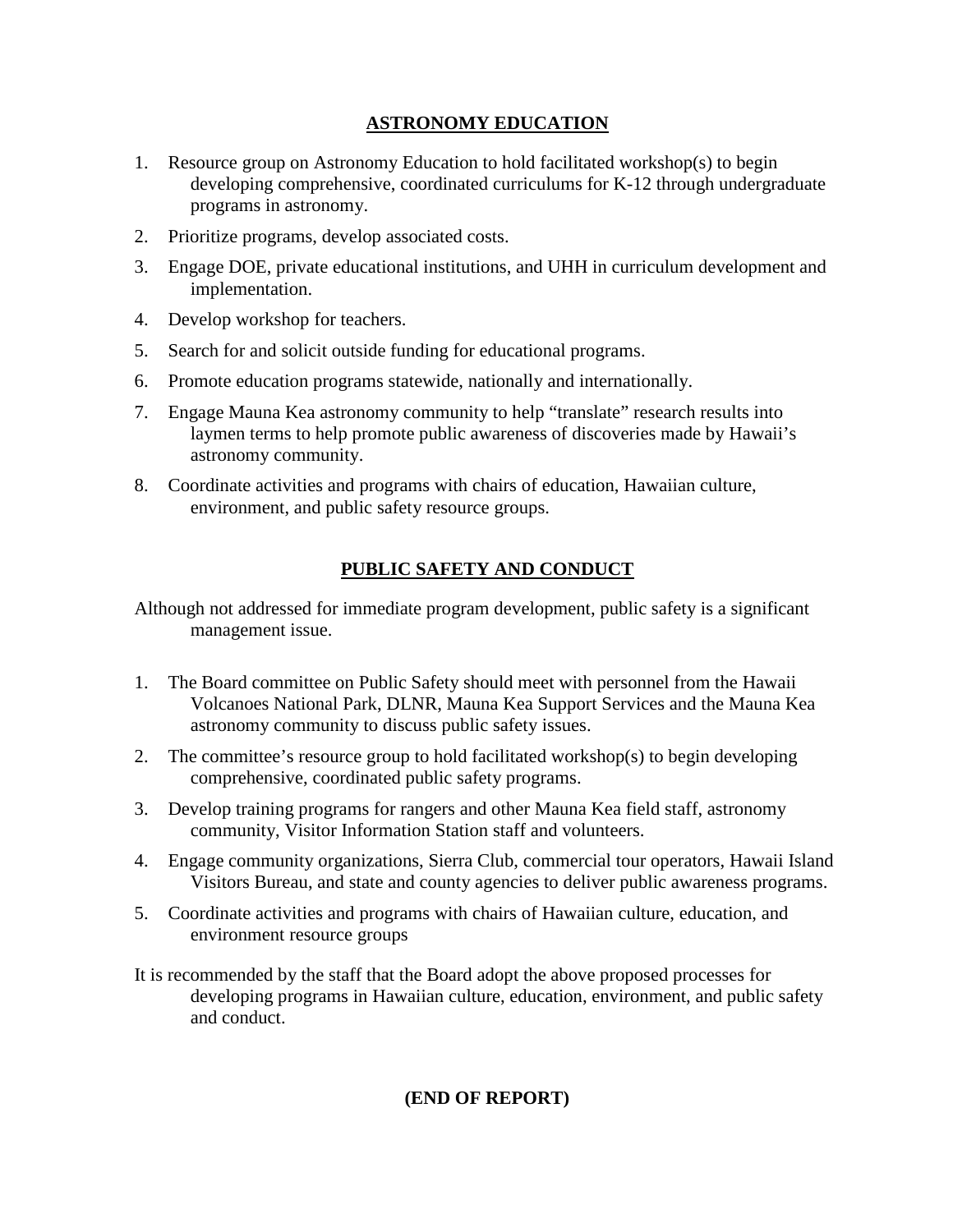It was moved by Barry Taniguchi, seconded by Jim Kennedy and carried that the MKMB adopt the process for developing programs for Hawaiian Culture, Education, Environment, and Public Safety and Conduct presented by Interim Assistant Director Stephanie Nagata and the OMKM staff.

Barry Taniguchi asked whether these sub-committees are subject to the Sunshine Law.

Ruth Tsujimura, Associate General Counsel from the Office of the Senior Vice President for Legal Affairs and University General Counsel at UH Manoa, stated that each of the MKMB subcommittees is subject to the Sunshine Law if decisions are being made. If the subcommittees meet for the sole purpose to investigate and then report back to the Board their findings, and decisions are not being made at the time, they are not subject to the Sunshine Law.

### **III. ANNOUNCEMENTS**

Jim Kennedy brought to the attention of the meeting that a community member was wondering whether the MKMB was planning to publicly announce these meetings on the UH Hilo website.

- Chair Hoke mentioned that the MKMB will soon have their own website and meetings will surely be announced there.
- Chancellor Tseng asked the OMKM staff to look into posting the MKMB meeting schedule on the UH Hilo website.
- Community member Ed Stevens felt it was sufficient to comply with the law and just submit the MKMB meeting agenda to the Lt. Governor's Office.

Community member Ed Stevens asked what would the official quorum be for the sevenmember MKMB and how many votes would be required to adopt any issue brought to the MKMB.

- Chair Hoke affirmed that the minimum number of members required to constitute an official quorum would be four (4).
- Interim Director Heen quoted HRS Section 92-15 stating that the quorum for the MKMB of seven members would be four (4) and the adoption of any issue brought to the MKMB required a minimum of four votes.

Ron Koehler wondered how members of the general public could get a chance to give input to the various subcommittees.

 Chair Arthur Hoke confirmed that the subcommittees will be made up, in part, by members of the community and that further down the road, we will be required to put on public hearings where the community members and general public will be able to give input.